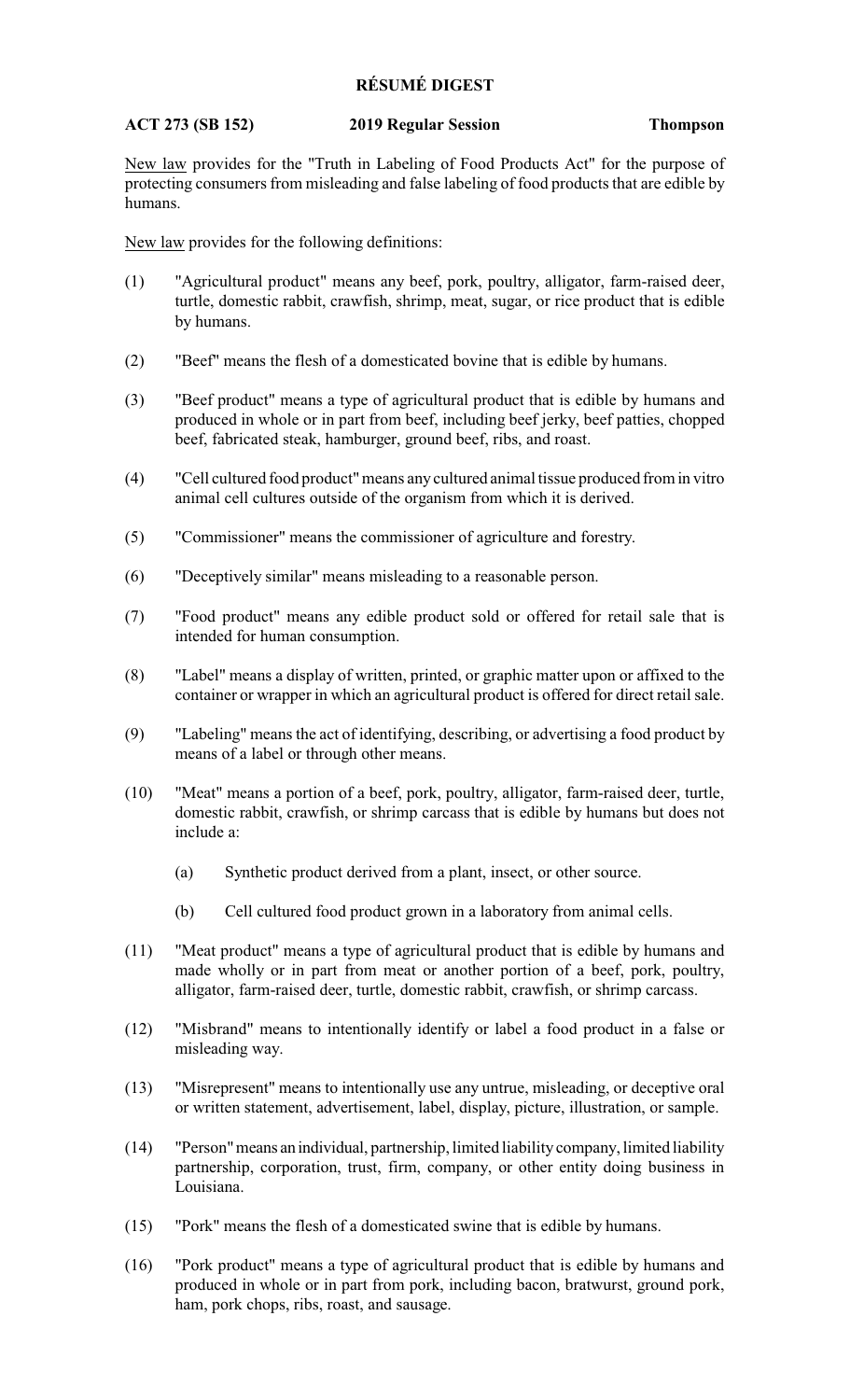- (17) "Poultry" means domesticated birds that are edible by humans.
- (18) "Rice" means the whole or broken kernels obtained from the species Oryza sativa L. or Oryza glaberrima, or wild rice, which is obtained from one of the four species of grasses from the genus Zizania or Porteresia.

New law applies to a person that places a label on a food product that is defined by law.

New law prohibits intentionally misbranding or misrepresenting a food product as an agricultural product through any activity including:

- (1) Affixing a label to a food product that is false or misleading.
- (2) Selling a food product under the name of an agricultural product.
- (3) Representing a food product as an agricultural product for which a definition and standard of identity has been provided by the Federal Food, Drug, and Cosmetic Act, 21 U.S.C. §301 et seq., unless:
	- (a) The food product conforms to the definition and standard.
	- (b) The label of the food product bears the name of the food specified in the definition and standard and includes the common names of optional ingredients other than spices, flavoring, and coloring present in the food as regulations require.
- (4) Representing a food product as meat or a meat product when the food product is not derived from a harvested beef, pork, poultry, alligator, farm-raised deer, turtle, domestic rabbit, crawfish, or shrimp carcass.
- (5) Representing a food product as rice when the food product is not rice.
- (6) Representing a food product as beef or a beef product when the food product is not derived from a domesticated bovine.
- (7) Representing a food product as pork or a pork product when the food product is not derived from a domesticated swine.
- (8) Representing a food product as poultry when the food product is not derived from domesticated birds.
- (9) Utilizing a term that is the same as or deceptively similar to a term that has been used or defined historically in reference to a specific agricultural product.
- (10) Affixing a label that uses the term "rice" in the name of the food product when the food product is not rice or derived from rice.
- (11) Representing a cell cultured food product as a meat product.
- (12) Representing a food product as sugar when it is not an unaltered plant-based simple sugar or sucrose.

New law requires the commissioner to administer and enforce the provisions of new law and adopt rules and regulations as are necessary to enforce the provisions of new law.

New law authorizes the commissioner to:

- (1) Employ personnel to enforce the provisions of proposed law.
- (2) Receive and investigate complaints.
- (3) Seek and obtain injunctive or other civil relief to restrain and prevent violations of new law.